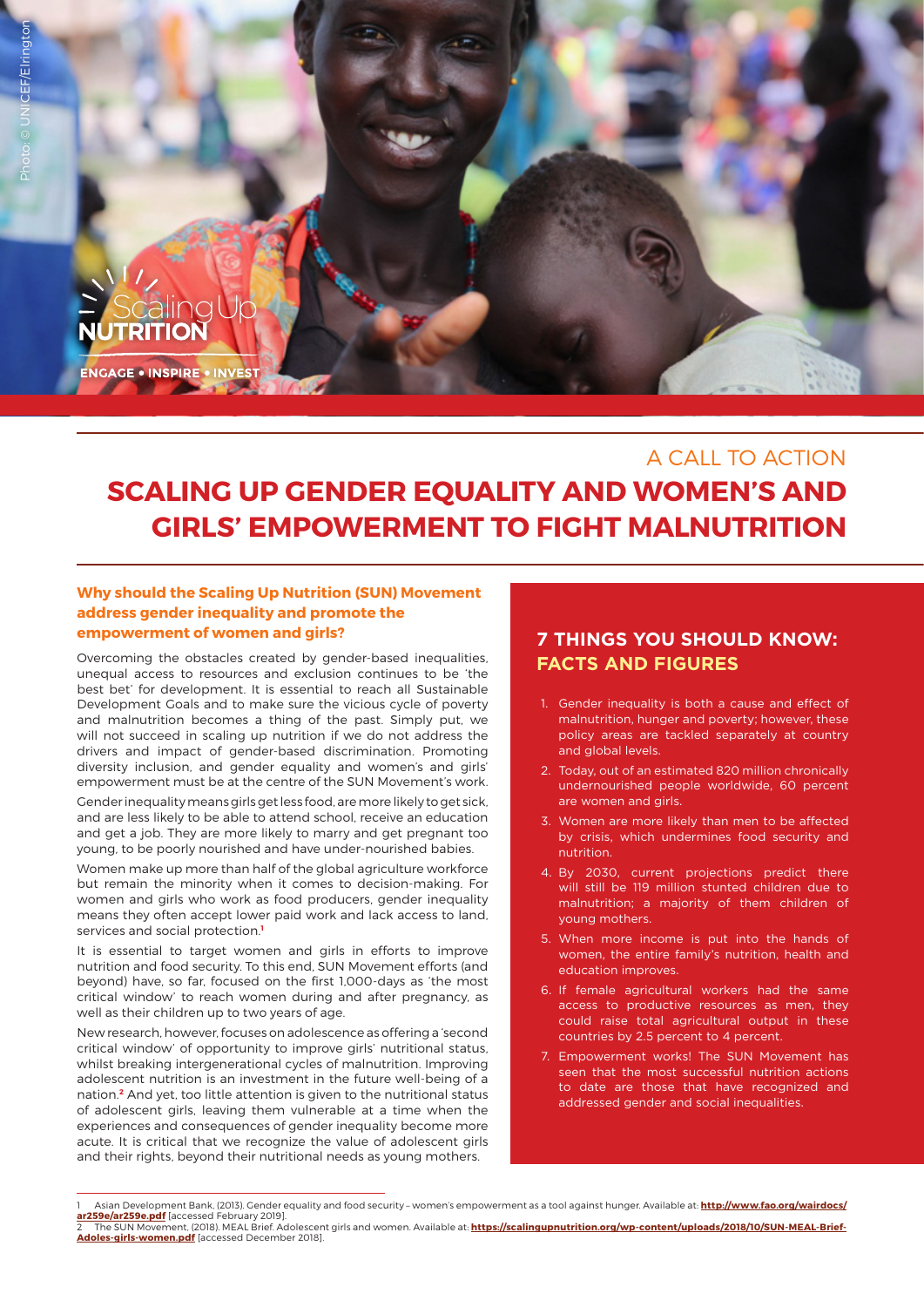

More than 60 percent of SUN member countries find themselves in fragile contexts or crisis.**<sup>3</sup>** In fragile contexts, women and girls are more likely to: reduce their food intake (voluntarily or as a result of external pressure) in favour of other household members, worsening their own nutritional status. They also face constraints in accessing essential humanitarian services as a result of insecurity, cultural discrimination and limited mobility. Pregnant and lactating women and adolescent girls are at a higher risk of undernutrition and anaemia due to their increased physiological needs.

Good nutrition will only happen when women and girls are empowered. Actions that recognize and address gender and social inequalities are empowering and effective ways of tackling malnutrition. At the same time, nutrition investments provide important entry points to address underlying drivers of inequality: educational opportunities; household power and income distribution; sexual and reproductive health and rights; gender-based violence and harmful practices, including child, early and forced marriage. SUN is well-placed to lead on integrated gender equality and nutrition actions – resulting in strong nutritional outcomes for all, especially women and girls.

#### **What does it mean to ensure gender equality and empowerment for women and girls at the country level?**

Improved nutrition and empowerment enable girls to miss fewer school days and be more attentive in class. Improved school performance also helps girls to grow up to become more productive, increase their autonomy and decision-making power. Nutrition provides a foundation for empowerment. With the knowledge that girls – particularly those in low and lower middle-income countries – are less likely to enrol in secondary school, and an average of 31 percent of girls living in SUN Movement countries are married before they turn 18,**4** targeting this key group offers an essential opportunity to fight malnutrition.

If women and men were to have the same access to resources, including land, it is estimated that agricultural yields would rise by almost a third – resulting in up to 150 million fewer hungry people in the world.**5** Children have significantly better prospects for the future when their mothers are healthy, financially stable and educated.

Much like it takes a village to raise a child, it takes an ecosystem – from the household level to the community, its leaders, laws and policies – to empower women and girls. The SUN Movement is country-led and driven and is uniquely placed to drive action in support of gender equality and women's and girls' empowerment with its ability to bring together stakeholders from multiple sectors. With the remit

of learning-by-doing, SUN countries can share their unique experiences and learn from one another – as no one solution or blueprint fits all, nor are there any quick fixes to improving gender equality.

#### **How can SUN countries accelerate efforts for gender equality, empowerment and improved nutrition?**

All SUN Movement actors need to reorient their work, to translate their gender equality and empowerment commitments into action and results at the country level. Our goal is a world free from malnutrition – transforming gender inequalities and power structures is critical to achieving this goal. SUN country teams must play an active role, with the help of each level of the support system, by:

**Getting informed:** Undertaking systematic analyses of social, economic, cultural, and political barriers and drivers of gender-based inequities in nutrition (e.g. drivers of child, early and forced marriage such as food insecurity) and in decision-making, at every level. This should include drawing on qualitative data that bridges the knowledge gap in girls' and boys' nutritional status after the age of five, into adolescence. National information platforms for nutrition can be utilized to hold governments accountable and to influence national nutrition actions. Learning from countries that have successfully ensured that gender determinants of undernutrition have been addressed is also critical;

### **SCALING UP GENDER-TRANSFORMATIVE ACTIONS**

Policies, programmes and laws are gender-transformative when gender is central to promoting equality, the rights of women and girls, and achieving positive development outcomes. This work will often involve engaging men and boys to transform unequal gender relations and promote shared power, control of resources, decision-making, and support for women's empowerment (UN Women, Gender equality glossary).

» **Driving progress through enabling environments:**  Advocating for and ensuring inclusive, sustainable, nonpartisan political action and traction for legislation, administrative structures, budgets, policies and shockresponsive programming that recognize women's and men's roles in improved nutrition is critical. Moreover, scaling up work with parliaments and gender machineries to support laws that elevate the economic and social

<sup>3</sup> The SUN Movement, (2018). MEAL Brief. SUN member countries with high humanitarian risk levels. Available at: <mark>[https://scalingupnutrition.org/wp-content/](https://scalingupnutrition.org/wp-content/uploads/2018/10/SUN-MEAL-Brief_Humanitarian-contexts.pdf)</mark><br><mark>[uploads/2018/10/SUN-MEAL-Brief\\_Humanitarian-contexts.pdf](https://scalingupnutrition.org/wp-content/uploads/2018/10/SUN-MEAL-Brief_Humanitarian-contexts.pdf)</mark> [access 4 UNICEF, (2018). Percentage of women aged 20 to 24 years who were first married or in union before ages 15 and 18. Available at: <mark>https://data.unicef.org/topic/child-</mark><br><mark>[protection/child-marriage/](https://data.unicef.org/topic/child-protection/child-marriage/)</mark> [accessed January 2019]

<sup>5</sup> FAO, (2016). Women hold the key to building a world free from hunger and poverty. Available at: **<http://www.fao.org/news/story/en/item/460267/icode/>** [accessed August 2018].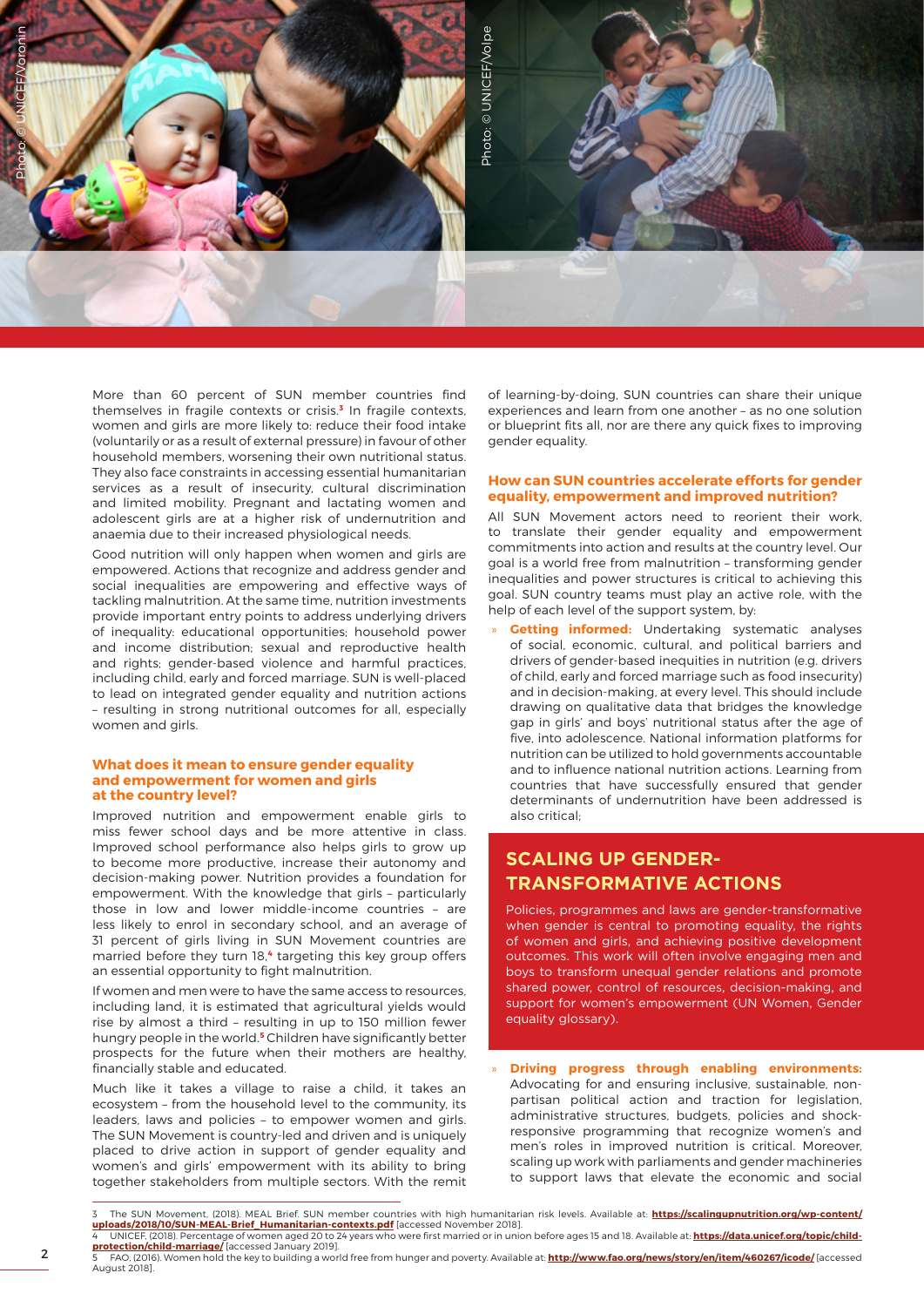

status of women, while equipping policy-makers and practitioners with the capacity to identify and respond to gender concerns and opportunities, is essential;

- » **Amplifying girls' voices in decision-making:** Making sure the voices of young and adolescent girls resonate, advocating for and creating systematic mechanisms for their leadership and participation in programme design, implementation, monitoring and evaluation, budgeting and monitoring of health and nutrition policies and plans; and enabling them to become powerful agents of change;
- » **Paying attention to boys' and men's nutritional needs, too:** Taking action to ensure that boys and men are not only instrumental to women's and girls' empowerment and to achieve gender equality in nutrition, but recognizing that they are also affected by malnutrition and poverty and face specific vulnerabilities and limitations based on their gendered roles;
- » **Fostering and multiplying champions:** Harnessing the role of traditional, religious and community leaders, women and girls, men and boys, and activists who have the power to bring about change, at both local and household levels;
- **Spreading the word:** Raising awareness of how gender equality is not a 'zero-sum' game, but to the benefit of everyone – men and women, girls and boys alike;
- **Leaving no one behind:** Putting in place and institutionalizing coherent and systematic approaches and systems that address socio-economic inequalities, to improve the effectiveness, sustainability and impact of nutrition programmes;
- » **Leading excellence and ensuring equitable quality scale up:** Generating evidence and good practices on changing social norms for gender-transformative nutrition, sharing experiences of what works, unlocking potential for innovation and best practice to ensure that gender determinants of malnutrition are addressed across sectors, also beyond those associated with women's and girls' reproductive and traditional roles.

#### **How can SUN Movement stakeholders support countries to step up their work to ensure gender equality and the socio-economic empowerment of women and girls?**

The SUN Movement has access to a range of stakeholders, including national nutrition communities and multistakeholder platforms comprised of civil society, business, the UN and donors, leaders and change-makers in SUN countries, as well as heads of regional or international institutions and organizations. We must rally this vast membership. As the ambitious 2030 Agenda for Sustainable Development promises, we must leave no one behind. Each member of the Movement, at every level, must champion gender equality in their daily work and make sure that gender-transformative nutrition is, and remains, a top priority.

### **WHAT CAN YOU DO?**

#### **Any member of the community can:**

Learn more about how actions and programmes towards better nutrition impact women, men, girls and boys differently;



- Garner support at all levels for the need to address good nutrition, child development, the empowerment of women and girls and gender equality, in tandem;
- » Include women and adolescent girls in discussions about nutrition and development and consider their voices in decision-making;
- » Encourage leaders to commit through improved public investments and use of gender-responsive budgeting in programmes that address nutrition.

#### **Leaders in SUN countries (also at the level of local governments) can:**

» Raise awareness among policymakers, communities and other decision-makers on the essential links between nutrition, women's and girls' empowerment and the benefits of gender equality for all individuals, families, societies



and nations;

- » Include adolescents both girls and boys in the design and implementation of policies and programmes at community and national level that address nutrition and related issues which impact nutritional status;
- Work with parents, educators, community leaders, women's groups, and adolescent girls and boys to address discrimination, stereotypes and attitudes and to transform negative social norms that undervalue girls and other marginalized groups;
- » Advocate for intentional sex and gender-based analysis and address traditional norms and practices that hamper the achievement of gender equality and better nutrition for all, also through dialogue and collaboration with traditional, religious and community leaders;
- Harness the role of parliamentarians to act on gender-sensitive legislative reform for improved nutrition at the country level, by making sure they understand the importance of empowering women and girls.